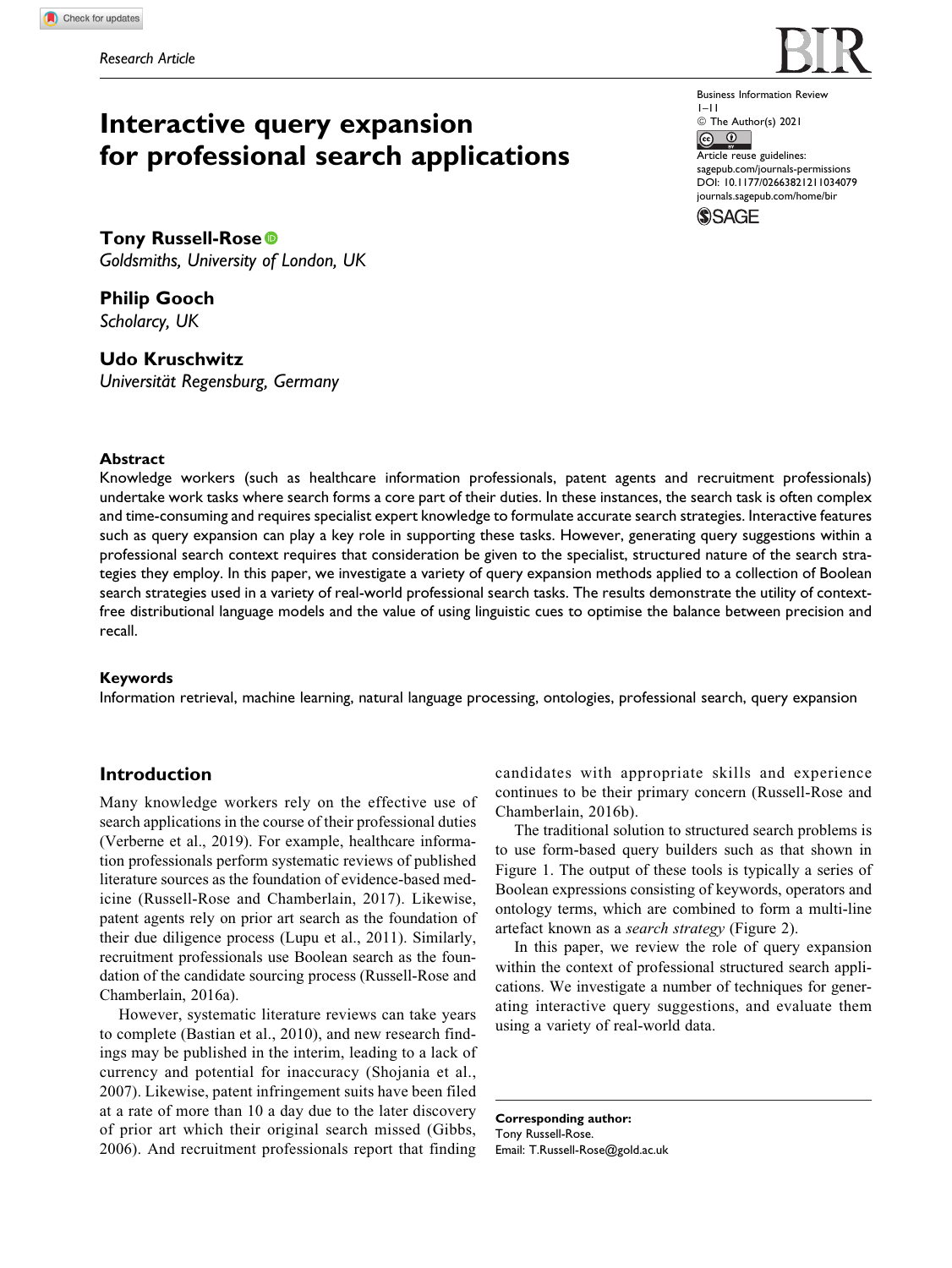|            |                                       | Flebte carr be left blank. Click on the field-name hypertink for an explanation of each search field.      |             |                                    |                     |  |                        |  |  |  |
|------------|---------------------------------------|------------------------------------------------------------------------------------------------------------|-------------|------------------------------------|---------------------|--|------------------------|--|--|--|
|            |                                       | Look for trials with the exact phrase or contains                                                          |             |                                    |                     |  |                        |  |  |  |
| ۰          |                                       | Example: Ilver concer OR turest cancer                                                                     |             | ш                                  | in the Title        |  |                        |  |  |  |
| AND        | · [Example: Diphthoria NOT tetanus    |                                                                                                            |             |                                    | in the Condition    |  |                        |  |  |  |
| AND<br>۰   |                                       | Esample: transplant AND immunosuppressant                                                                  |             |                                    | in the Intervention |  |                        |  |  |  |
|            | Search for canical trials in children |                                                                                                            |             |                                    |                     |  |                        |  |  |  |
|            |                                       |                                                                                                            |             |                                    |                     |  |                        |  |  |  |
|            | Recruitment status is                 | Recruiting                                                                                                 |             |                                    |                     |  | ٠                      |  |  |  |
|            | Primary sponsor is or contains        |                                                                                                            |             |                                    |                     |  |                        |  |  |  |
|            |                                       |                                                                                                            |             |                                    |                     |  |                        |  |  |  |
|            | Secondary ID is or contains           |                                                                                                            |             |                                    |                     |  | 圜                      |  |  |  |
|            | Countries of recruitment are          | Althenisten<br>Albaria<br>Algerte<br>American Samoa<br>Andorra<br>Angola<br>Antiqua and Barbuda<br>America | ×<br>U<br>٠ | Free Text Country :<br>22<br>$\ll$ |                     |  | <b>Clear</b><br>$\sim$ |  |  |  |
|            | Date of registration is between       | del/mm/yyyy<br>Až                                                                                          | ₫<br>and    | ddinmlyyyy                         | ₫                   |  |                        |  |  |  |
| Phases are |                                       | Phase D<br>Phase 1<br>Phase 2<br>Phase 3<br>Phase 4                                                        |             |                                    |                     |  |                        |  |  |  |

**Figure 1.** The World Health Organisation's clinical trials search portal.

```
1
  A01N0025-004/CPC
  RODENT OR RAT OR RATS OR MOUSE OR MICE
\overline{2}3
  BAIT OR POISON
\overline{4}2 AND 3
5
  1 OR 4
   AVERSIVE OR ADVERSIVE OR DETER? OR REPEL?
\epsilonNONTARGET OR (NON WITH TARGET) OR HUMAN OR DOMESTIC OR PET
\overline{7}OR DOG OR CAT
   6 AND 7
8
9
   8 AND 5
10 BITREX OR DENATONIUM OR BITREXENE OR BITTERANT OR BITTER
11
   10 AND 5
12
    9 OR 11
```
**Figure 2.** An example patent search strategy.

# **Background**

# *Professional search*

The term 'professional search' refers to search for information in a work context which often involves complex information needs, the use of multiple repositories and the

incorporation of domain-specific taxonomies or vocabularies (Verberne et al., 2018). Various authors have provided descriptive and behavioural definitions of the term (see (Russell-Rose et al., 2018) for an overview). One of the earliest definitions was proposed by Koster et al. (Koster et al., 2009), whereby professional search: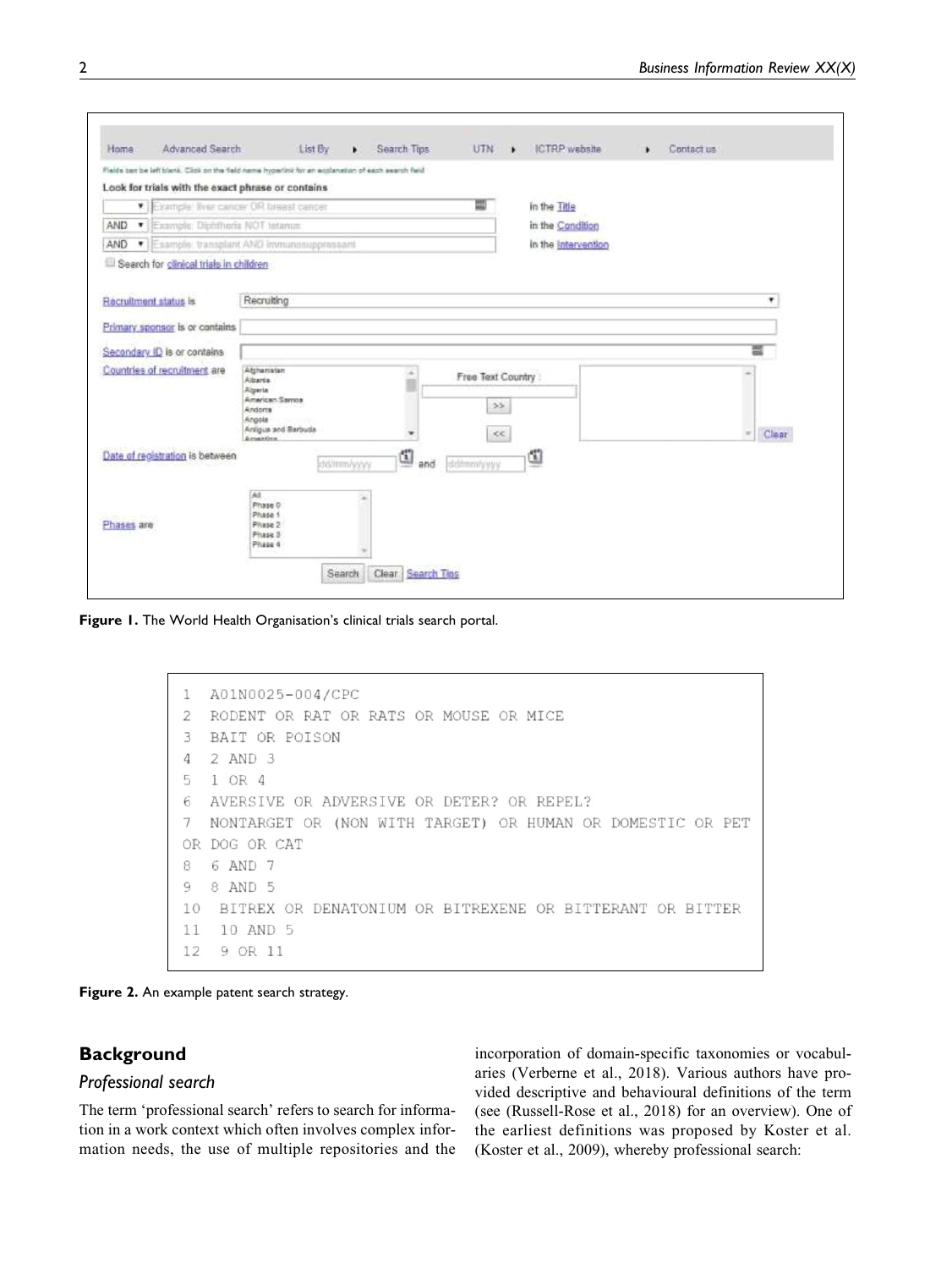- - Is performed by a professional for financial compensation;
- $\bullet$  Is within a particular domain and/or area of expertise;
- Has a specified brief, which is typically well defined but complex;
- $\bullet$  Has a high value outcome where the results will reduce risk, provide assurances, etc.;
- $\bullet$ Has budgetary constraints such as time and money.

A key distinction between professional search tasks and other kinds of search tasks, such as casual search (Elsweiler et al., 2012) and web search<sup>1</sup> (Broder, 2002) is that the latter:

- $\bullet$ Are typically performed on a discretionary basis;
- $\bullet$  Are not necessarily performed by an expert searcher or domain expert;
- $\bullet$  And do not place at stake the professional reputation of the searcher.

# *Query expansion*

Given the complexity of professional search tasks and their reliance on specialist terminology, query expansion offers a natural approach to assist the searcher (Liu et al., 2011). Query expansion is the process of reformulating or augmenting a user's query in order to increase its effectiveness (Manning et al., 2008).

The primary methods for query expansion are referred to as either local (based on documents retrieved by the query) or global (using resources independent of the query). Selection of suggested expansion terms can be either automated (applied without explicit user interaction) or interactive (guided by the user).

Global methods involve the use of resources such as thesauri, controlled vocabularies or ontologies to identify related terms in the form of synonyms, hypernyms, hyponyms, etc. (Aggarwal and Buitelaar, 2012). Such resources may be either manually curated or generated from text corpora using distributional methods. Automated global methods can increase recall significantly but may also reduce precision by adding irrelevant or out-of-domain terms to the query (Manning et al., 2008).

Ontologies are more useful for query expansion when they are specific to the task domain. Generic resources such as WordNet are considered less useful and may not distinguish class concepts from instances (Bhogal et al., 2007). Some ontologies offer an additional source of related terms in the form of words occurring in the term definitions (Navigli and Velardi, 2003). In the biomedical domain, expanding queries with related MeSH terms has been shown to be useful (Rivas et al., 2014), while adding synonyms from the more comprehensive UMLS has been found to improve recall (Griffon et al., 2012), at the expense of precision (Zeng et al., 2012).

The development of efficient distributional methods has revolutionised natural language processing techniques for finding related terms (Collobert et al., 2011; Mikolov et al., 2013a). Consequently, a number of researchers have considered the utility of word embeddings for query expansion. Kuzi (Kuzi et al., 2016), Roy (Roy et al., 2016) and Diaz (Diaz et al., 2016) all used local embeddings trained on TREC corpora, with differing results. While Kuzi (Kuzi et al., 2016) found that local word embeddings outperformed the standard RM3 relevance model, Roy (Roy et al., 2016) found the opposite. More recently, we have seen that contextual embeddings, such as those based on BERT, have transformed the state of the art not only in natural language processing (Devlin et al., 2019) but also in information retrieval (Lin, 2019; Mitra and Craswell, 2018). Given the nature of our investigation where we expand query terms on an individual basis, we focus on context-free embeddings.

A fundamental problem with most query expansion techniques is that queries may be harmed as well as improved (Xiong and Callan, 2015). In addition, with fully automated techniques the user may be unable to control how the expansion terms are applied. We address these issues by treating query expansion as a recommendation task, i.e. given a query term entered by the user, can we recommend further relevant terms. Framing the task in this way is significant, since the use of an interactive approach allows the user to exercise a more informed judgement regarding both term selection and application within a structured search strategy.

# *Application context*

Query suggestions are a common feature of many web search engines, and have served as the focus of many research studies e.g. (Tahery and Farzi, 2020). Since search queries on the web typically consist of short sequences of keywords with little or no linguistic structure (Kumar et al., 2020), term suggestions can offer immediate value as either an addition to the current query or as a wholesale replacement (Kruschwitz et al., 2013).

Although there have been studies investigating query expansion within a professional search context, e.g. Verberne et al (Verberne et al., 2016), examples of commercial systems in production are relatively rare. This may be due in part to the challenges presented by the structured nature of the queries themselves. For example, when sourcing candidates for a client brief, recruiters might use a structured query such as that shown in Figure 3.

For a query such as this, it is not sufficient simply to offer suggested terms as additions or as wholesale replacements. Instead, term suggestions must be both relevant and specific to the individual subexpressions it contains. In the above example, query suggestions relevant to the first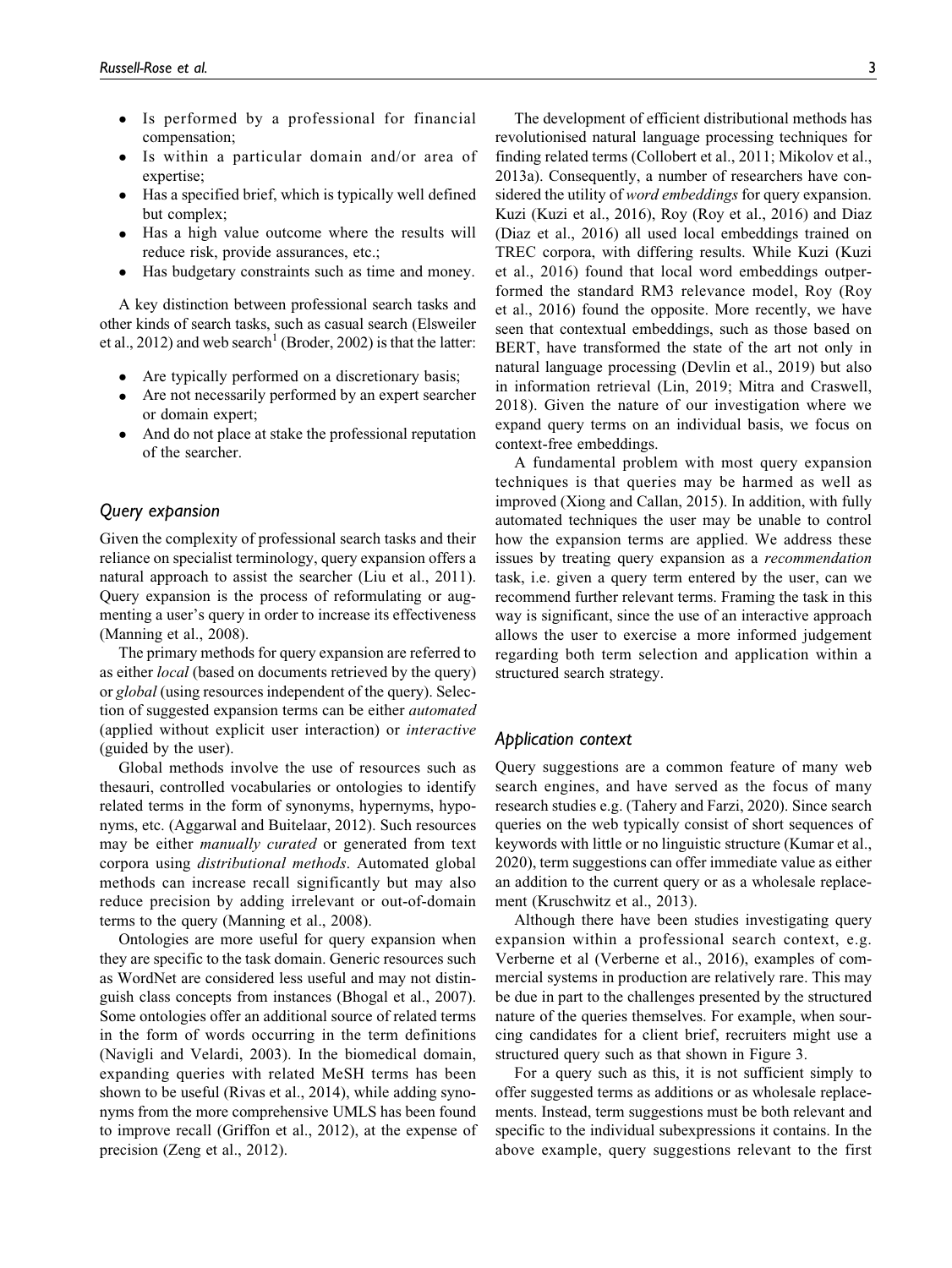```
Java AND (Design OR develop OR code OR
Program) AND ("* Engineer" OR MTS OR "*
Develop*" OR Scientist OR technologist) AND
(J2EE OR Struts OR Spring) AND (Algorithm OR
"Data Structure" OR PS OR "Problem Solving")
```
**Figure 3.** An example recruitment search strategy.

subexpression would be quite inappropriate for the second subexpression.

We have therefore structured our investigation using an approach based on previous query suggestion studies (Albakour et al., 2011), in which existing, humangenerated resources are treated as a 'gold standard'. In our case, a gold standard exists in the form of published search strategies. In this context, the evaluation process measures the extent to which terms found in those strategies can be predicted.<sup>2</sup> For example, given the term *rodent* in line 2 of the strategy of Figure 2, we measure the extent to which the related terms rat, rats, mouse, and mice can be predicted. This particular example contains five such disjunctions (lines 2, 3, 6, 7 and 10), so it offers five opportunities for evaluation. Moreover, since we use publicly available sources our experiments can be more easily replicated by others.<sup>3</sup>

Arguably, an ideal test collection for such an evaluation would contain search strategies curated specifically for the purpose. However, an ideal test collection should also include:

- $\bullet$ Search strategies from more than one domain
- $\bullet$  Search strategies which are actively maintained and updated by the professional community.

For our test collection we therefore aggregated samples from the following resources:

- 1. The CLEF 2017 eHealth Lab (Goeuriot et al., 2017) which includes a curated set of 20 topics for Diagnostic Test Accuracy (DTA) reviews. Each of these topics includes a manually constructed search strategy created by subject matter experts. The 20 search strategies in this collection yielded 102 disjunctions containing 898 terms (i.e. a mean of 8.80 terms per disjunction). Each term consists of a mean of 1.40 tokens.
- 2. The SIGN search filters $4$  is an actively maintained collection of 'pre-tested strategies that identify the higher quality evidence from the vast amounts of literature indexed in the major medical databases'. We also consulted the InterTASC Information

Specialists' Sub-Group.<sup>5</sup> On their advice [Glanville, personal communication], we augmented our collection with two further strategies (Glanville, 2017). This resulted in a total of eight actively maintained strategies, consisting of 47 disjunctions containing 355 terms (i.e. a mean of 7.55 terms per disjunction). Each term consists of a mean of 1.70 tokens.

- 3. A collection of recruitment search strategies. There is no standard test collection for recruitment search, but there are various community initiatives to collect Boolean strings for recruitment, notably:
- a. The Boolean Search Strings Repository<sup>6</sup>: a communal collection of recruitment search strings curated by Irina Shamaeva
- b. The Boolean Search String Experiment<sup>7</sup>: a collection of Boolean strings collected by Glen Cathey to address a specific recruitment brief.

After deduplication, these two sources in combination yielded a total of 46 search strategies, containing 80 disjunctions with 571 terms (a mean of 7.15 terms per disjunction). Each term consists of a mean of 1.38 tokens.

In aggregate, these three sources represent data that is curated, actively maintained, and specific to more than one domain. In sum they contain a total of 74 search strategies consisting of 229 disjunctions and 1,824 individual query terms. To the best of our knowledge, our experiments represent the first study of this scale and coverage.

*Research questions.* In this paper, we investigate the following research questions:

- 1. To what extent can methods based on manually curated ontologies provide suitable query suggestions for professional search?
- 2. To what extent can methods based on context-free distributional language models provide suitable query suggestions for professional search?
- 3. To what extent can combining the above methods improve on the performance of either method in isolation?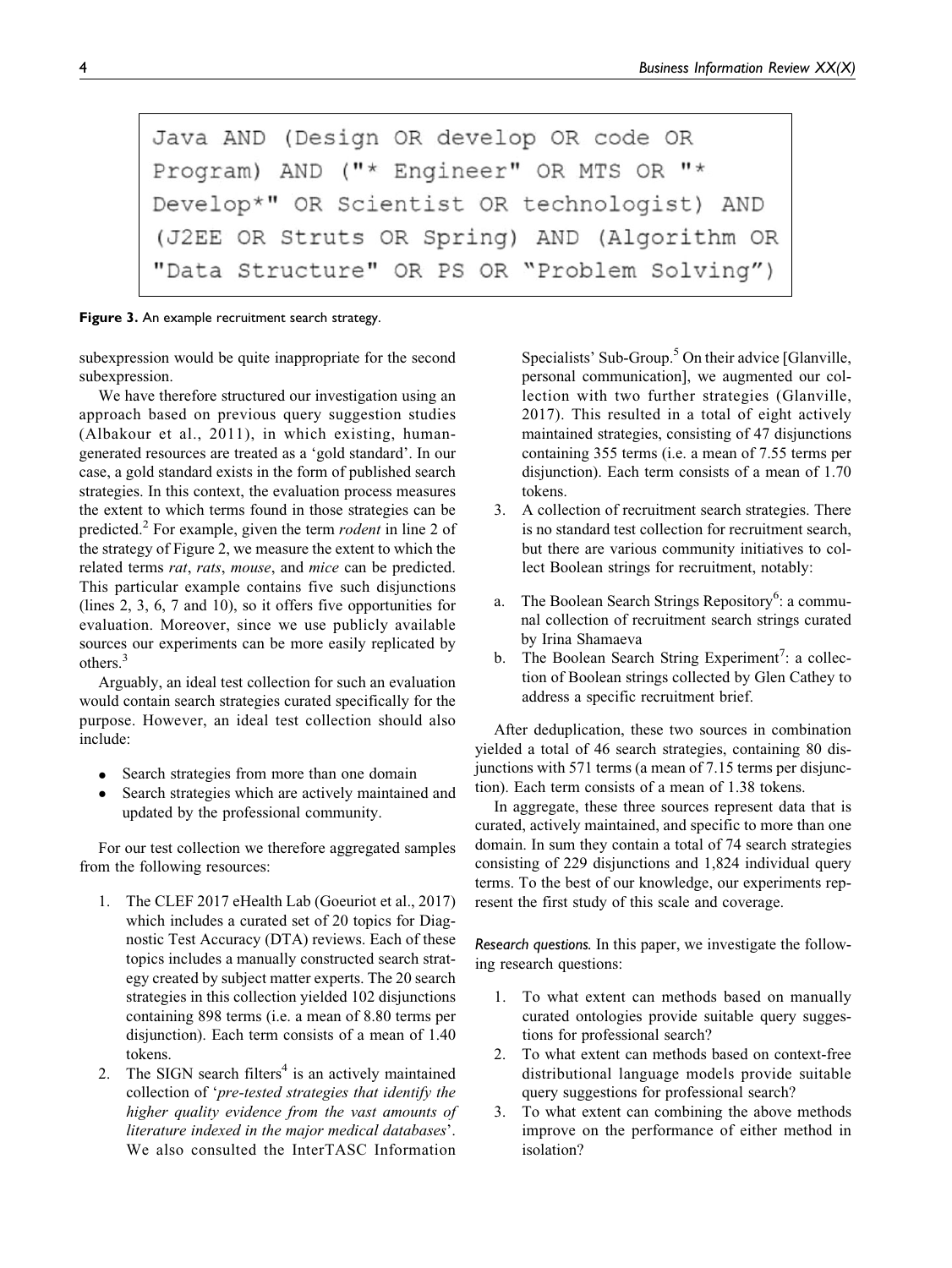# **Materials and methods**

As discussed above, in our experimental setup we investigate the extent to which different methods can predict gold standard data in the form of human-generated search strategies. We consider a variety of methods, as follows:

- 1. Related terms extracted from manually curated ontologies
- 2. Terms generated using context-free distributional language models
- 3. Combinations of the above resources in a variety of configurations.

# *Manually curated ontologies*

Query suggestions can be generated by querying manually curated ontological resources to identify related terms in the form of hypernyms, hyponyms etc. Many such resources are hosted on the web as Linked Open Data,<sup>8</sup> and support access via structured query languages such as SPARQL. We investigated a variety of such resources, of which the first two may be considered general-purpose, and the latter four specific to healthcare:

- 1. DBpedia is a project aiming to extract structured content from Wikipedia (Gangemi et al., 2018). The DBpedia data set describes 4.58 million entities, out of which 4.22 million are classified in a consistent ontology.
- 2. WebISA (Seitner et al., 2016) is a publicly available database containing hypernymy relations extracted from the CommonCrawl web corpus.<sup>9</sup> The LOD version contains 11.7 million hypernymy relations, each provided with rich provenance information and confidence estimates.
- 3. Medical Subject Headings<sup>10</sup> (MeSH) is a controlled vocabulary for the purpose of indexing documents in the life sciences. It contains a total of 25,186 subject headings, which are accompanied by a short description or definition, links to related descriptors, and a list of synonyms or very similar terms.
- 4.  $\text{RxNorm}^{11}$  is a terminology that contains all medications available on the US market. It has concepts for drug ingredients, clinical drugs and dose forms.
- 5. The British National Formulary  $(BNF)^{12}$  is a pharmaceutical reference that contains information about medicines available on the UK National Health Service (NHS).
- 6. The DrugBank database<sup>13</sup> is an online database containing information on drugs and drug targets. The latest release of DrugBank contains 11,683 drug entries, 1,117 approved biotech drugs, 128 nutraceuticals and over 5,505 experimental drugs.

We created SPARQL queries to their respective endpoints to retrieve related terms, and set the maximum number of results to the default of 100. In cases where querying a particular resource returned more than one type of related term (e.g. both 'broader' and 'narrower' terms), these were aggregated and returned as a single list.

#### *Context-free distributional language models*

Word embeddings have become the de facto representation standard in many NLP applications (Jurafsky and Martin, 2020), and can be used to generate query suggestions in the form of related terms. Word embeddings can be learned from text corpora using a variety of techniques, e.g. word2vec (Mikolov et al., 2013a), GloVe (Pennington et al., 2014), FastText (Bojanowski et al., 2017), BERT (Devlin et al., 2019) etc. A number of publicly available, pre-built embedding models are available, trained on sources such as Wikipedia (Pennington et al., 2014), GoogleNews (Mikolov et al., 2013a), and PubMed (Chiu et al., 2016). We investigate the following context-free embeddings:

- $\bullet$  Word2vec trained on Google news (Mikolov et al., 2013b)
- $\bullet$ GloVe trained on Wikipedia  $+$  Gigaword5 (Pennington et al., 2014)
- $\bullet$  FastText trained on Wikipedia (Bojanowski et al., 2017)
- $\bullet$  Word2vec trained on PubMed articles, with different window sizes (2 and 30) (Chiu et al., 2016)

We also built bespoke models using an PubMed Open Access full text snapshot which consisted of 944,672 fulltext articles. Using an initial test set we identified the optimal parameter settings as dimensions  $=$  300, window size  $=$  5, min word count  $= 10$ . We created two bespoke Word2vec models: one which consisted solely of unigrams, and a second model which also included bigrams and trigrams.

# **Results**

Our overall evaluation approach was as follows: for every strategy in our test collection, we iterate over each disjunction and calculate precision, recall and F score for each term, based on the overlap between the suggested term set and the gold standard. We then repeat this process for each method, and report performance in terms of average (arithmetic mean of) precision, recall and  $F$  score.<sup>14</sup> We test for significance using one-way ANOVA, and report values where  $p \leq 0.01$ .

# *Manually curated ontologies*

Table 1 shows the arithmetic mean of precision (P) and recall (R) and the F score (F) for the manually curated resources with the highest F value highlighted in bold. Comparing F scores for the general purpose resources (DBpedia vs. WEBISA) shows a significant difference in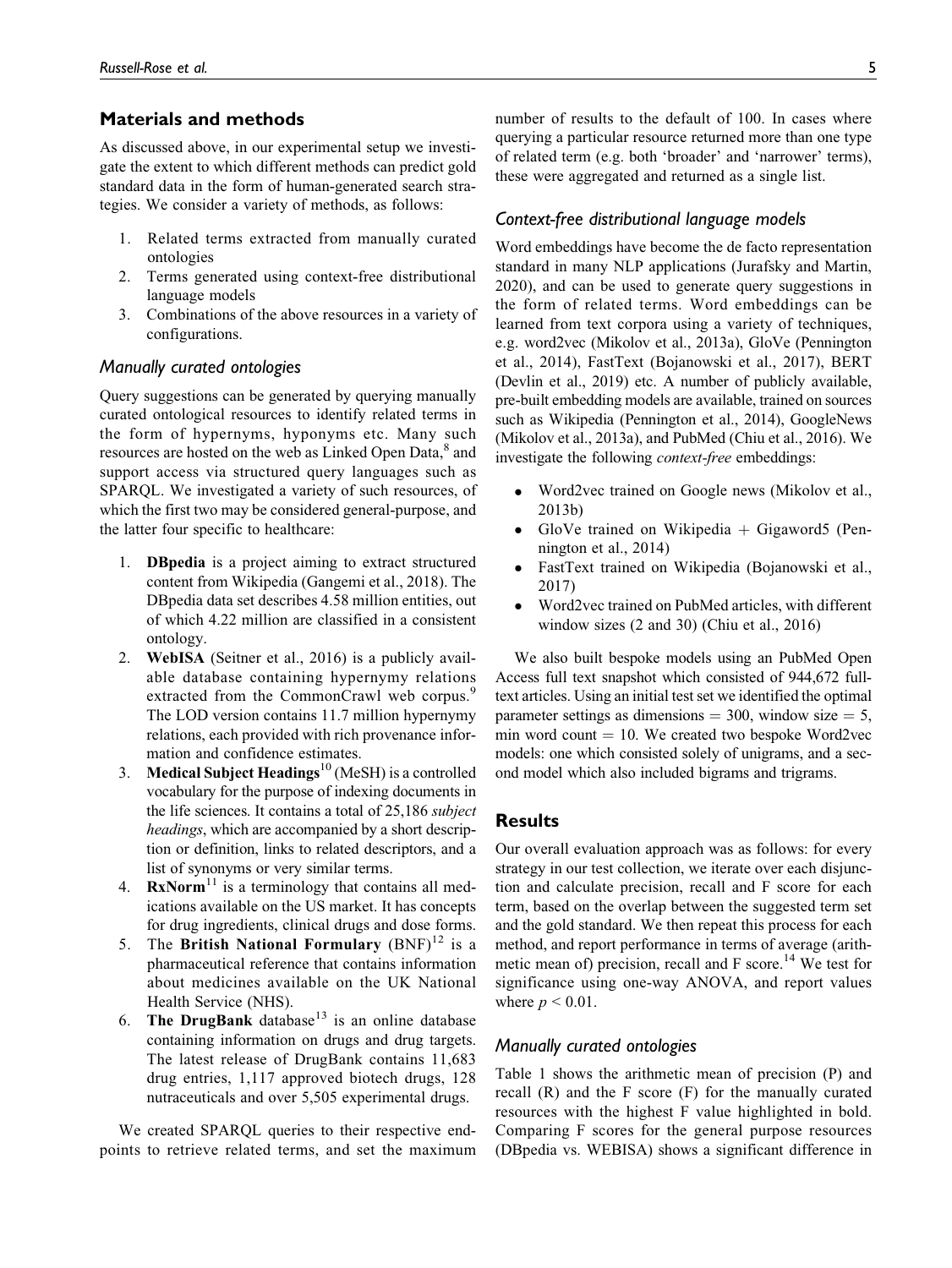|                | CLEF 2017 ( $n = 898$ ) |       |       |       | $SIGN (n = 355)$ |       |       | Recruitment ( $n = 571$ ) |       |  |
|----------------|-------------------------|-------|-------|-------|------------------|-------|-------|---------------------------|-------|--|
|                | P                       | R     | F     | P     | R                | F     | P     | R                         |       |  |
| <b>DBpedia</b> | 0.026                   | 0.046 | 0.033 | 0.024 | 0.034            | 0.028 | 0.019 | 0.043                     | 0.026 |  |
| WebISA         | 0.013                   | 0.010 | 0.011 | 0.014 | 0.009            | 0.011 | 0.005 | 0.004                     | 0.004 |  |
| MeSH           | 0.065                   | 0.017 | 0.027 | 0.148 | 0.015            | 0.027 | n/a   | n/a                       | n/a   |  |
| <b>RxNorm</b>  | 0.000                   | 0.000 | 0.000 | 0.000 | 0.000            | 0.000 | n/a   | n/a                       | n/a   |  |
| <b>BNF</b>     | 0.002                   | 0.001 | 0.001 | 0.000 | 0.000            | 0.000 | n/a   | n/a                       | n/a   |  |
| DrugBank       | 0.000                   | 0.000 | 0.000 | 0.000 | 0.000            | 0.000 | n/a   | n/a                       | n/a   |  |

**Table 1.** Precision, recall and F for manually curated resources.

*Note*. Bold values represent highest F values.

**Table 2.** Precision, recall and F for distributional models.

|                                   | CLEF 2017 ( $n = 898$ ) |       |       |       | $SIGN (n = 355)$ |       |       | Recruitment ( $n = 571$ ) |       |  |
|-----------------------------------|-------------------------|-------|-------|-------|------------------|-------|-------|---------------------------|-------|--|
|                                   | P                       | R     | F     | P     | R                | F     | P     | R                         |       |  |
| Word2vec+Google News              | 0.033                   | 0.037 | 0.035 | 0.027 | 0.025            | 0.028 | 0.041 | 0.035                     | 0.038 |  |
| GloVe+Wikipedia                   | 0.044                   | 0.047 | 0.045 | 0.026 | 0.030            | 0.028 | 0.057 | 0.047                     | 0.051 |  |
| FastText+Wikipedia                | 0.024                   | 0.038 | 0.029 | 0.019 | 0.016            | 0.017 | 0.024 | 0.018                     | 0.021 |  |
| Word2vec+PubMed (win2)            | 0.057                   | 0.062 | 0.059 | 0.026 | 0.028            | 0.027 | n/a   | n/a                       | n/a   |  |
| Word2vec+PubMed (win30)           | 0.069                   | 0.073 | 0.071 | 0.028 | 0.033            | 0.030 | n/a   | n/a                       | n/a   |  |
| Bespoke word2vec+PubMed, unigrams | 0.071                   | 0.075 | 0.073 | 0.038 | 0.040            | 0.039 | n/a   | n/a                       | n/a   |  |
| Bespoke word2vec+PubMed, trigrams | 0.069                   | 0.072 | 0.072 | 0.042 | 0.040            | 0.041 | n/a   | n/a                       | n/a   |  |

*Note*. Bold values represent highest F values.

favour of the former on all three data sets, particularly Recruitment  $F(1, 1140) = 59.20, p \le 0.01$ .

The source of suggested terms has a significant effect on performance for both CLEF,  $F(5, 5382) = 109.53, p < 0.01$ and SIGN  $F(5, 2124) = 62.03$ ,  $p < 0.01$ . The use of a specialist resource appears to be beneficial in terms of precision, with relatively high values shown by MeSH (0.148 for SIGN data). This reflects the highly specialised nature of this resource. However, the best performing resource overall (in terms of F measure) remains DBpedia.

## *Context-free distributional language models*

The results for the language models are shown in Table 2, with the highest F values highlighted in bold. Overall, these scores are generally higher than those of the ontological relations. The choice of model has a significant effect on performance, although the pattern is inconsistent: the bespoke PubMed unigram model performs best on CLEF  $F(6, 6279) = 27.49, p < 0.01$ , while the bespoke PubMed trigram model performs the best on SIGN  $F(6, 2478) =$ 6.19,  $p < 0.01$ . Their performance is comparable to that of Word2vec+PubMed (win30) (Chiu et al., 2016), which provides some evidence for the reproducibility of these results. Comparing the three generic models on recruitment data, GloVe+Wikipedia performs best  $F(2, 1710) = 19.78$ ,  $p < 0.01$ . These results illustrate the value of using domainspecific models (the lower half of the table) rather than generic models (the upper half).

**Table 3.** Precision, recall and F for simple aggregation of terms from DBPEDIA and GloVe.

|                         |       | Recruitment ( $n = 571$ ) |       |  |  |  |  |  |
|-------------------------|-------|---------------------------|-------|--|--|--|--|--|
|                         | P     | R                         |       |  |  |  |  |  |
| DBpedia (alone)         | 0.019 | 0.043                     | 0.026 |  |  |  |  |  |
| GloVe+Wikipedia (alone) | 0.057 | 0.047                     | 0.051 |  |  |  |  |  |
| Aggregated              | 0.030 | 0.081                     | 0.044 |  |  |  |  |  |

*Note*. Bold values represent highest values.

# *Combining sources*

It may be possible to improve performance by combining results from two or more sources. Evidently, the nature of that improvement will depend on the particular sources being combined and the way in which their respective result sets intersect. In this section we investigate the effects of combining the best performing curated resources with the best performing language models.

*Simple aggregation.* The simplest form of aggregation is to combine two term suggestion sets as a 'bag of words'. Table 3 shows the results of applying a combination of the DB pedia ontology and the  $G$ loVe $+$ Wikipedia language model to recruitment data (also showing the results for each method in isolation), with the highest values highlighted in bold. Combining two sources improves recall, but at the expense of precision, with a decrease in F score (compared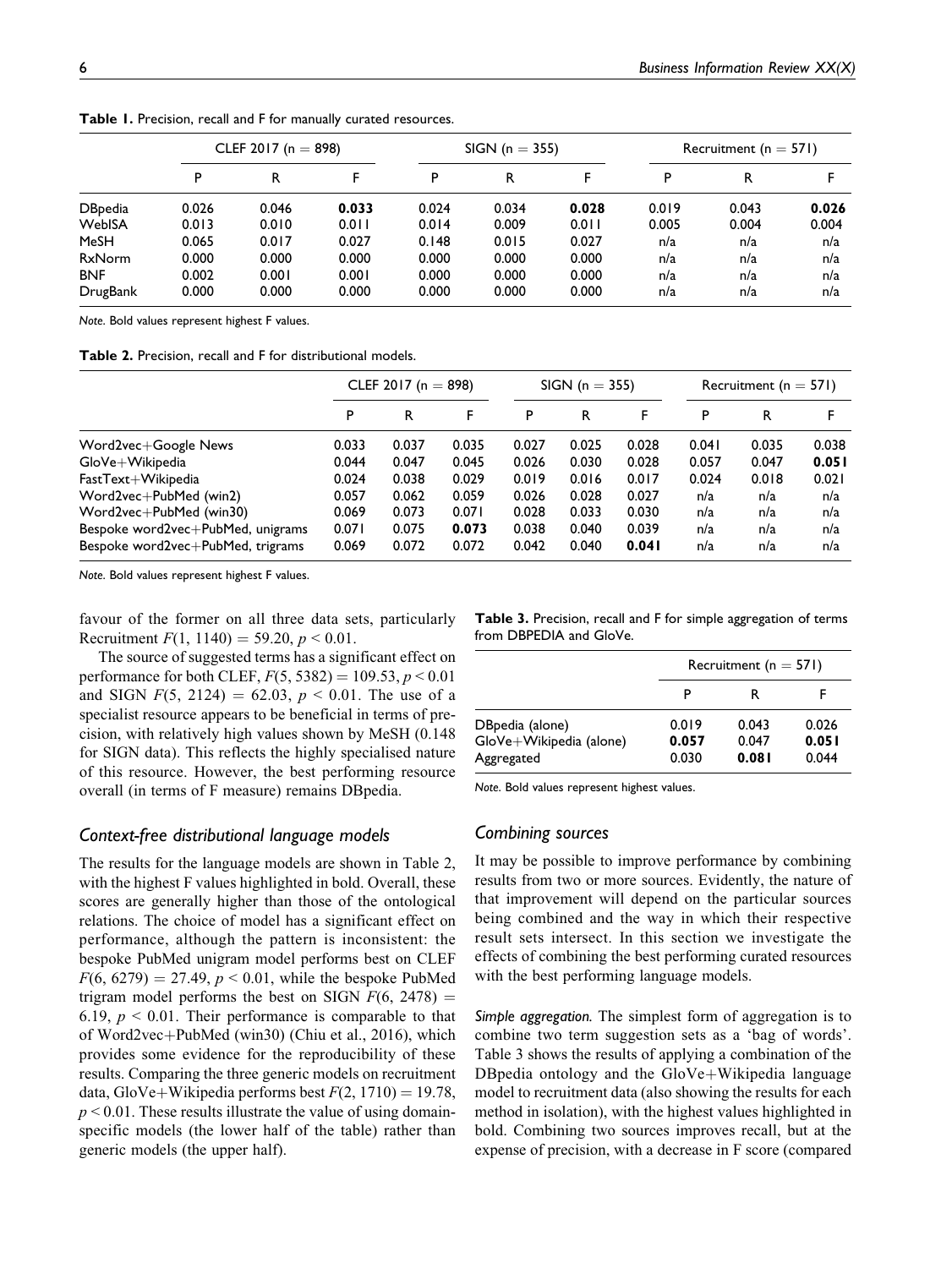to GloVe in isolation). Comparing F scores shows that aggregation has a significant effect on performance  $F(2)$ ,  $1710$ ) = 20.14,  $p < 0.01$ .

Table 4 shows the results of combining the MeSH ontology with the word2vec PubMed trigram language model for healthcare (also showing the results for each method in isolation), with the highest values highlighted in bold. The combination offers improvements in both recall and F score for both data sets. Moreover, the use of aggregation has a consistently positive and significant effect on performance on both CLEF  $F(2, 2691) = 78.57$ ,  $p < 0.01$  and SIGN  $F(2, 1691)$  $1062$ ) = 5.36, p < 0.01.

*Back-off approaches.* One possible explanation for the positive effect of aggregation is that language models tend to learn robust representations for frequent terms, which tends to favour unigrams. By contrast, manually curated ontologies tend to provide better coverage of higher order ngrams (bigrams and above), which reflects their focus on named entities and other specialist terminology. To test this hypothesis, we implemented two further combinations which exploited the ngram order in finding related terms:

#### 'Loose pipelining':

- 1. Tokenise the query term (based on whitespace)
- 2. If number of tokens >1, look up term (ngram) in curated ontology
- 3. Look up term (unigram or ngram) in language model
- 4. Combine results and return as a unified list

**Table 4.** Precision, recall and F for simple aggregation of terms from MeSH and PubMed trigram model.

|                                                                                                                                 |    | CLEF 2017 (n = 898) SIGN (n = 355)  |   |  |
|---------------------------------------------------------------------------------------------------------------------------------|----|-------------------------------------|---|--|
|                                                                                                                                 | P. | R F                                 | R |  |
| MeSH (alone) 0.065 0.017 0.027 0.148 0.015 0.027<br>Bespoke PubMed  0.071  0.075  0.073  0.042  0.040  0.041<br>trigram (alone) |    |                                     |   |  |
| Aggregated                                                                                                                      |    | 0.082 0.081 0.081 0.075 0.035 0.048 |   |  |

*Note*. Bold values represent highest values.

**Table 5.** Precision, recall and F for combinations using backoff approaches.

# 'Strict pipelining':

- 1. Tokenise the query term (based on whitespace)
- 2. If number of tokens >1, look up term (ngram) in curated ontology
	- a. If no results from curated ontology, look up term (ngram) in language model
- 3. Else look up term (unigram) in language model
- 4. Combine results and return as a unified list

What these approaches have in common is that curated resources are only used for higher order ngrams (bigrams and above). Where they differ is that in the second variation the language model is only used if the curated ontology returned no results or if the term is a unigram. Table 5 shows the results of this approach, along with the results from the approaches above (repeated here for convenience), with the highest values highlighted in bold:

The results show that simple aggregation consistently produces the highest recall, which reflects the undifferentiated, broader nature of a combined suggested terms list. Conversely, 'strict pipelining' consistently produces the highest precision, which supports the hypothesis that ngram order can be exploited when finding related terms. Moreover, the F scores show that it is possible to combine suggestions from different sources using strict pipelining to deliver a more effective balance of precision & recall.

#### **Discussion**

It is important to recognise that although the use of query expansion has been the subject of many studies, relatively few have focused explicitly on the professional search context. To the best of our knowledge this is the first study of this scale to evaluate interactive expansion within the context of structured queries using publicly available, humangenerated search strategies.<sup>15</sup>

Turning to the results themselves, we may make a few general observations. First, although some of the results may appear low in absolute terms, the key observation is that relative differences are statistically significant and generalisable. Moreover, the potential impact on professional search practice could be significant: with patent search tasks taking a median of 12 hours to complete (Russell-Rose et al., 2018),

|                    |       | CLEF 2017 (n = 898) |       |       | $SIGN (n = 355)$ |       |       | Recruitment ( $n = 571$ ) |       |  |
|--------------------|-------|---------------------|-------|-------|------------------|-------|-------|---------------------------|-------|--|
|                    | P     | R                   |       | P     | R                |       | P     | R                         |       |  |
| Curated ontology   | 0.065 | 0.017               | 0.027 | 0.148 | 0.015            | 0.027 | 0.019 | 0.043                     | 0.026 |  |
| Language model     | 0.071 | 0.075               | 0.073 | 0.042 | 0.040            | 0.041 | 0.057 | 0.047                     | 0.051 |  |
| Simple aggregation | 0.082 | 0.081               | 0.081 | 0.073 | 0.074            | 0.035 | 0.030 | 0.081                     | 0.044 |  |
| Loose pipelining   | 0.083 | 0.081               | 0.082 | 0.075 | 0.035            | 0.048 | 0.061 | 0.069                     | 0.065 |  |
| Strict pipelining  | 0.100 | 0.076               | 0.086 | 0.135 | 0.032            | 0.052 | 0.065 | 0.068                     | 0.066 |  |

*Note*. Bold values represent highest values.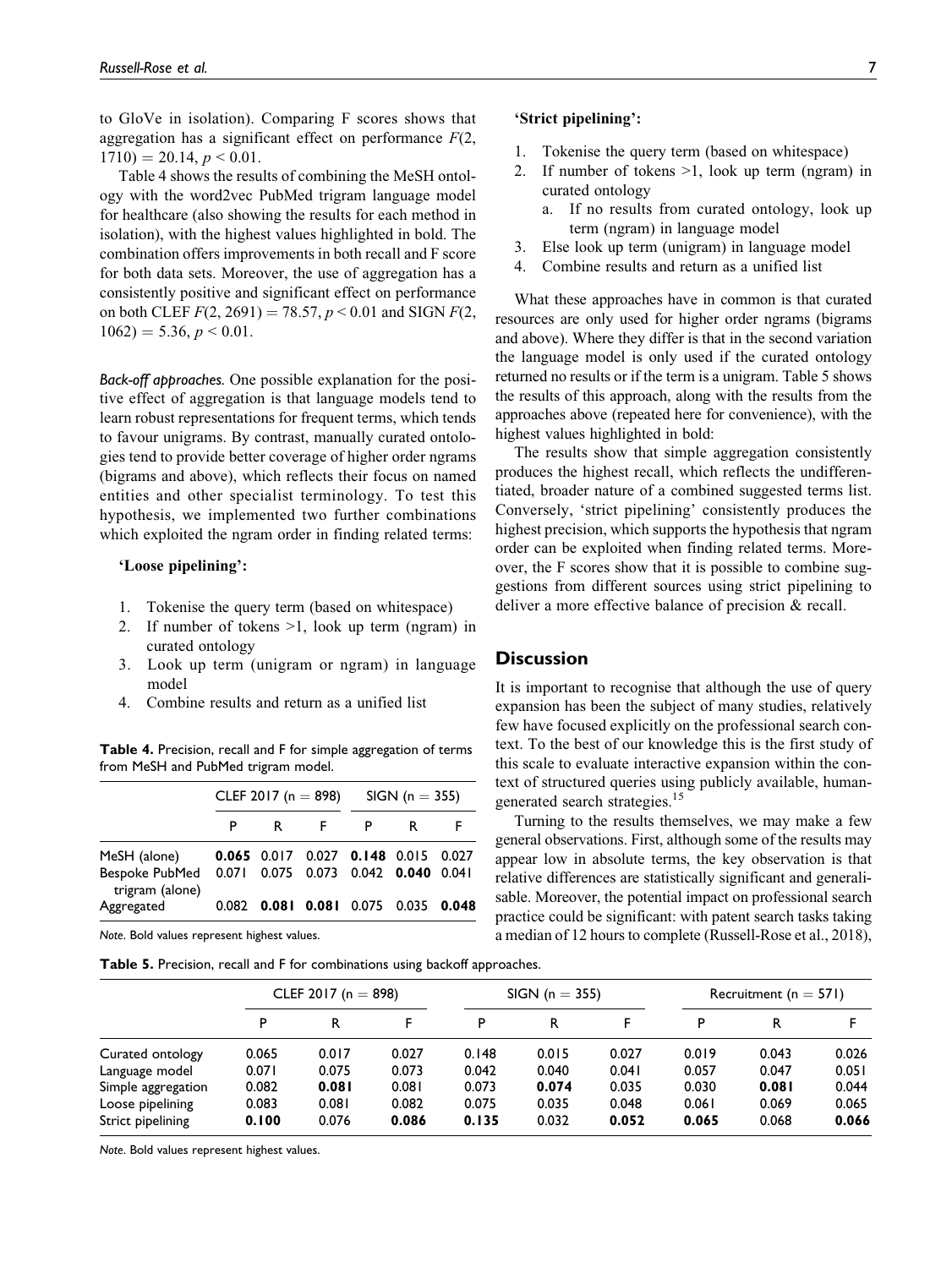even a 10 per cent saving due to improved query formulation would translate to 1.2 hours of billable time per task. Likewise, librarians spend an average aggregated time of 26.9 hours on systematic reviews, most of which is spent on search strategy development and translation (Bullers et al., 2018). Query expansion is known to be highly valued by healthcare information professionals, so the potential for adoption of even imperfect query suggestion techniques could lead to considerable impact.

Comparing the different techniques, we see that the use of language models outperforms methods based on manually-curated resources. It is possible of course that other human-curated resources may offer improved performance, e.g. ConceptNet,<sup>16</sup> Wikidata,<sup>17</sup> etc. However, the six sources investigated in this study offer a reasonable basis for comparison, and the investigation of additional resources is suggested as an area for further work.

In addition to the above, the practice of combining sources offers the prospect of further improvement, with simple aggregation having a consistently positive and significant effect on recall across all data sets. Moreover, it is possible to deliver a better balance between precision & recall by utilising ngram order in the combination, e.g. using strict pipelining to optimise for precision.

It is important also to recognise that the results represent a lower bound on potential performance, since some of the terms identified as false positives may transpire to be true positives in a live task scenario. For example, the first disjunction in the recruitment data set contains the terms:

['analyst', 'business analyst', 'business process analyst', 'data analyst', 'reporting analyst']

When DBPEDIA is queried using the second of these terms ('business analyst'), it returns the following suggestions:

['BA', 'Business occupations', 'Business terms', 'Systems analysis', 'Functional analyst', 'Software Business Analyst', 'Business analysis', 'Computer occupations', 'Business systems analyst', 'Analyst']

Arguably, the terms 'BA', 'Software business analyst', 'Business systems analyst' and 'Analyst' are all true positives. However, due to the offline evaluation process they are all labelled as false positives apart from 'Analyst', resulting in a precision of 0.1 instead of 0.4. Moreover, had the term 'BA' (a common abbreviation for 'business analyst') been included in the original disjunction, the recall would be 0.333 instead of 0.2.

This observation brings us naturally onto the limitations of this study. Although the test data represents a sizable collection of search strategies, there is no guarantee that they are optimal, i.e. they represent an 'ideal' articulation of the information needs they represent. Indeed, the very fact that they were created without access to the type of query formulation techniques proposed in this paper would imply that they are less than 'perfect'. However, this does

not mean they are without value: the majority are drawn from hand-curated, published and publicly maintained sources, and represent the work of trained experts. They may not be ideal, but they are representative of a broader population, and in this respect we believe they are a valid approximation of professional search behaviour.

Evidently, to accurately evaluate how real users would react in a real task scenario, it is necessary to set up a user study involving representative human participants. This is of course more expensive and time consuming, and user studies can be more challenging to scale and replicate. In this respect the value of this study is in investigating a diverse set of techniques using human generated search strategies as a proxy for human behaviour. As such it offers a scalable and reproducible approach which allows more expensive online studies to be better focused on specific issues and tasks.

# **Conclusions and further work**

In this paper, we review the role of query suggestions within the context of professional search strategies used in real-world search tasks. We investigate a number of techniques for generating query suggestions, and evaluate them using a variety of data sources. We now draw conclusions in relation to our original research questions:

1. To what extent can methods based on manually curated ontologies provide suitable query suggestions for professional search?

We found that the source of suggested terms has a significant effect on performance, with the use of a specialist resource being beneficial in terms of precision, with relatively high values shown by MeSH. However, the best performing resource overall remains DBpedia.

2. To what extent can methods based on context-free distributional language models provide suitable query suggestions for professional search?

We found that context-free distributional language models outperformed the use of manually-curated resources. We also found that our own bespoke Pubmed model outperformed the best of the third party pre-built models on healthcare data. The best performing model on recruitment data was found to be  $GloVe+Wikipedia$ .

3. To what extent can combining the above methods improve on the performance of either method in isolation?

We found that simple aggregation consistently produced higher recall than any method in isolation. Moreover, the use of aggregate methods showed that it is possible to exploit ngram order in finding related terms. 'Strict pipelining' consistently produced the highest precision and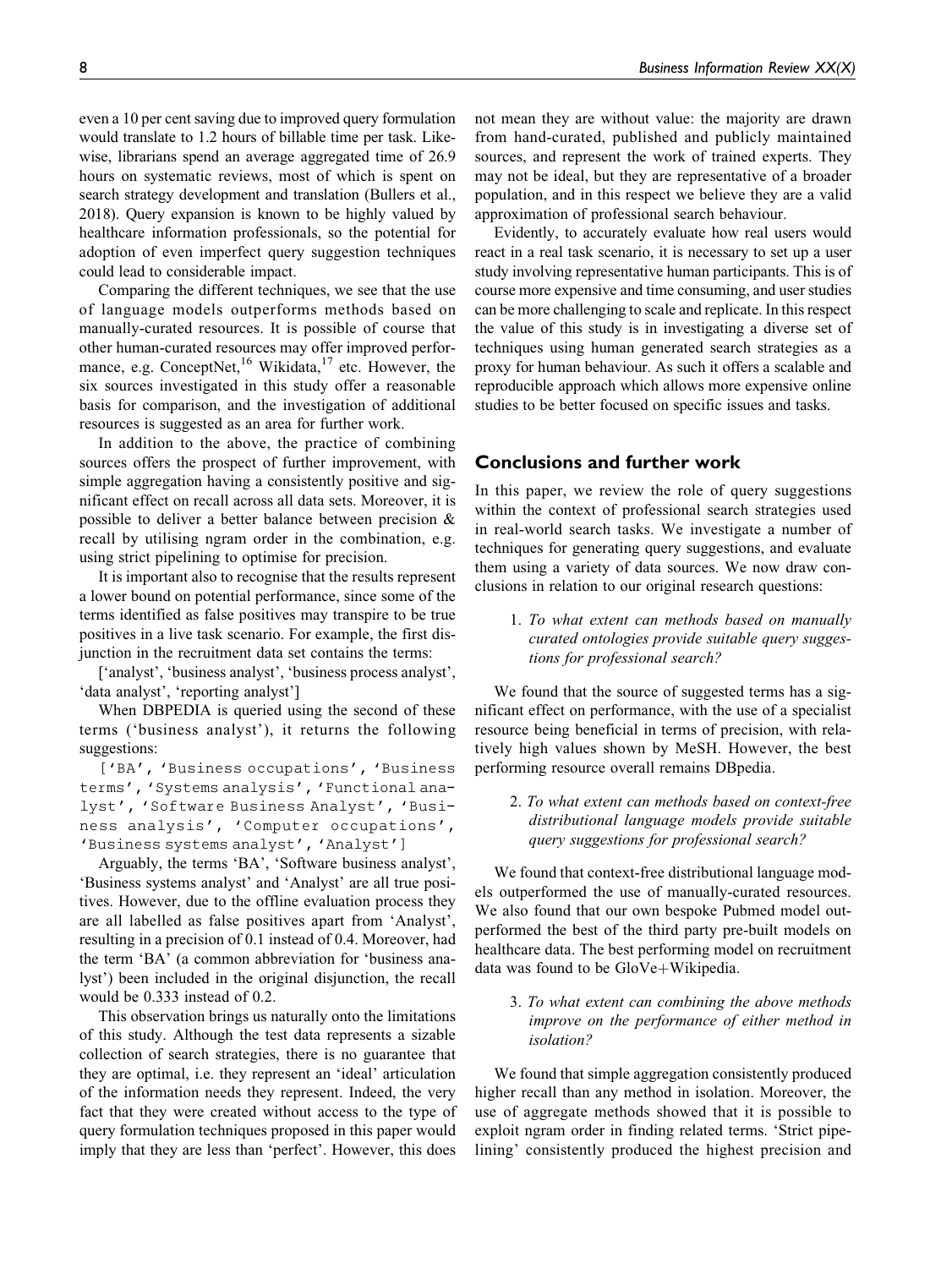highest overall F score, which demonstrates that it is possible to combine suggestions from different sources to deliver a better overall balance of precision & recall.

## *Future work*

This work provides a benchmark set of results (in an underexplored area) for future experiments. A valuable next step would be to scale the work horizontally, e.g. to other curated resources (such as ConceptNet<sup>18</sup> and Wikidata<sup>19</sup>) or to other distributional models and frameworks. A suitable next step may be to explore contextual embeddings such as BERT (Devlin et al., 2019), for example using neighbouring disjunction terms as context.

A further form of scaling is to investigate other domains: in this study we focused on healthcare and recruitment, aligning with two professions known to be among the heaviest users of complex, Boolean queries. It would be interesting to extend this work to other professions such as patent search, competitive intelligence, and media monitoring (Russell-Rose et al., 2018).

Finally, a further area for future work is to compare these findings with human judgements as might be elicited via a user study. This work could explore the degree to which our findings align with that of naturalistic use, and determine the extent to which false positives identified in our study may actually transpire to be true positives in live, interactive usage.

#### **Availability of data and material**

The datasets used in this paper were acquired and curated from publicly available resources (see the 'Application context' section).

#### **Code availability**

Test data is publicly available via Github. Evaluation code is hosted on BitBucket and can be made available on demand.

# **Declaration of conflicting interests**

The author(s) declared no potential conflicts of interest with respect to the research, authorship, and/or publication of this article.

#### **Funding**

The author(s) disclosed receipt of the following financial support for the research, authorship, and/or publication of this article: This research was supported by Innovate UK Open Competition R&D grant 102975, 'Intelligent Search Assistance'. Innovate UK had no involvement in the study design, data analysis, report writing or decision to submit for publication.

# **ORCID iD**

Tony Russell-Rose D <https://orcid.org/0000-0003-4394-9876>

# **Notes**

- 1. However, some professional search could be mediated via the web, and conversely, not all work-based searching is professional in nature.
- 2. Note that this approach constitutes a very strict evaluation procedure since terms labelled as false positives may in fact be true positives in a live task scenario (which we review in the Discussion).
- 3. Our test data is publicly available via [https://github.com/](https://github.com/tgr2uk/query_suggestions) [tgr2uk/query\\_suggestions](https://github.com/tgr2uk/query_suggestions).
- 4. [http://www.sign.ac.uk/search-filters.html.](http://www.sign.ac.uk/search-filters.html)
- 5. [https://sites.google.com/a/york.ac.uk/issg-search-filters](https://sites.google.com/a/york.ac.uk/issg-search-filters-resource/)[resource/.](https://sites.google.com/a/york.ac.uk/issg-search-filters-resource/)
- 6. [https://booleanstrings.ning.com/forum/topics/boolean-search](https://booleanstrings.ning.com/forum/topics/boolean-search-strings-repository)[strings-repository.](https://booleanstrings.ning.com/forum/topics/boolean-search-strings-repository)
- 7. [http://booleanblackbelt.com/2010/11/boolean-search-string](http://booleanblackbelt.com/2010/11/boolean-search-string-experiment-are-you-game/)[experiment-are-you-game/](http://booleanblackbelt.com/2010/11/boolean-search-string-experiment-are-you-game/).
- 8. [http://linkeddata.org/data-sets.](http://linkeddata.org/data-sets)
- 9. [http://commoncrawl.org/.](http://commoncrawl.org/)
- 10.<https://www.nlm.nih.gov/mesh/meshhome.html>.
- 11. [https://www.nlm.nih.gov/research/umls/rxnorm/.](https://www.nlm.nih.gov/research/umls/rxnorm/)
- 12. [https://www.bnf.org/.](https://www.bnf.org/)
- 13. [https://www.drugbank.ca/.](https://www.drugbank.ca/)
- 14. Standard deviation values have been omitted for reasons of brevity.
- 15. All test data is publicly available via [https://github.com/](https://github.com/tgr2uk/query_suggestions) [tgr2uk/query\\_suggestions.](https://github.com/tgr2uk/query_suggestions)
- 16.<http://conceptnet.io/>.
- 17. [https://www.wikidata.org/wiki/Wikidata:Main\\_Page.](https://www.wikidata.org/wiki/Wikidata:Main_Page)
- 18.<http://conceptnet.io/>.
- 19. [https://www.wikidata.org/wiki/Wikidata:Main\\_Page.](https://www.wikidata.org/wiki/Wikidata:Main_Page)

#### **References**

- Aggarwal N, Buitelaar P (2012) Query expansion using Wikipedia and DBpedia. In: CLEF (Online Working Notes/Labs/Workshop), 2012. Available at: [http://ceur](http://ceur-ws.org)[ws.org](http://ceur-ws.org) (accessed 1 Jun 2021).
- Albakour M-D, Kruschwitz U, Nanas N, et al. (2011) Autoeval: an evaluation methodology for evaluating query suggestions using query logs. In: Clough P, Foley C, Gurrin C, Jones GJF, Kraaij W, Lee H, Mudoch V (eds) ECIR, Dublin, Ireland, 18–21 April 2011, pp. 605–610. Berlin, Heidelberg: Springer.
- Bastian H, Glasziou P, Chalmers I (2010) Seventy-five trials and eleven systematic reviews a day: how will we ever keep up? PLoS Medicine 7(9): e1000326.
- Bhogal J, Macfarlane A, Smith P (2007) A review of ontology based query expansion. Information Processing & Management 43(4): 866-886.
- Bojanowski P, Grave E, Joulin A, et al. (2017) Enriching word vectors with subword information. Transactions of the ACL 5: 135–146.
- Broder A (2002) A taxonomy of web search. ACM SIGIR Forum 36(2): 3–10.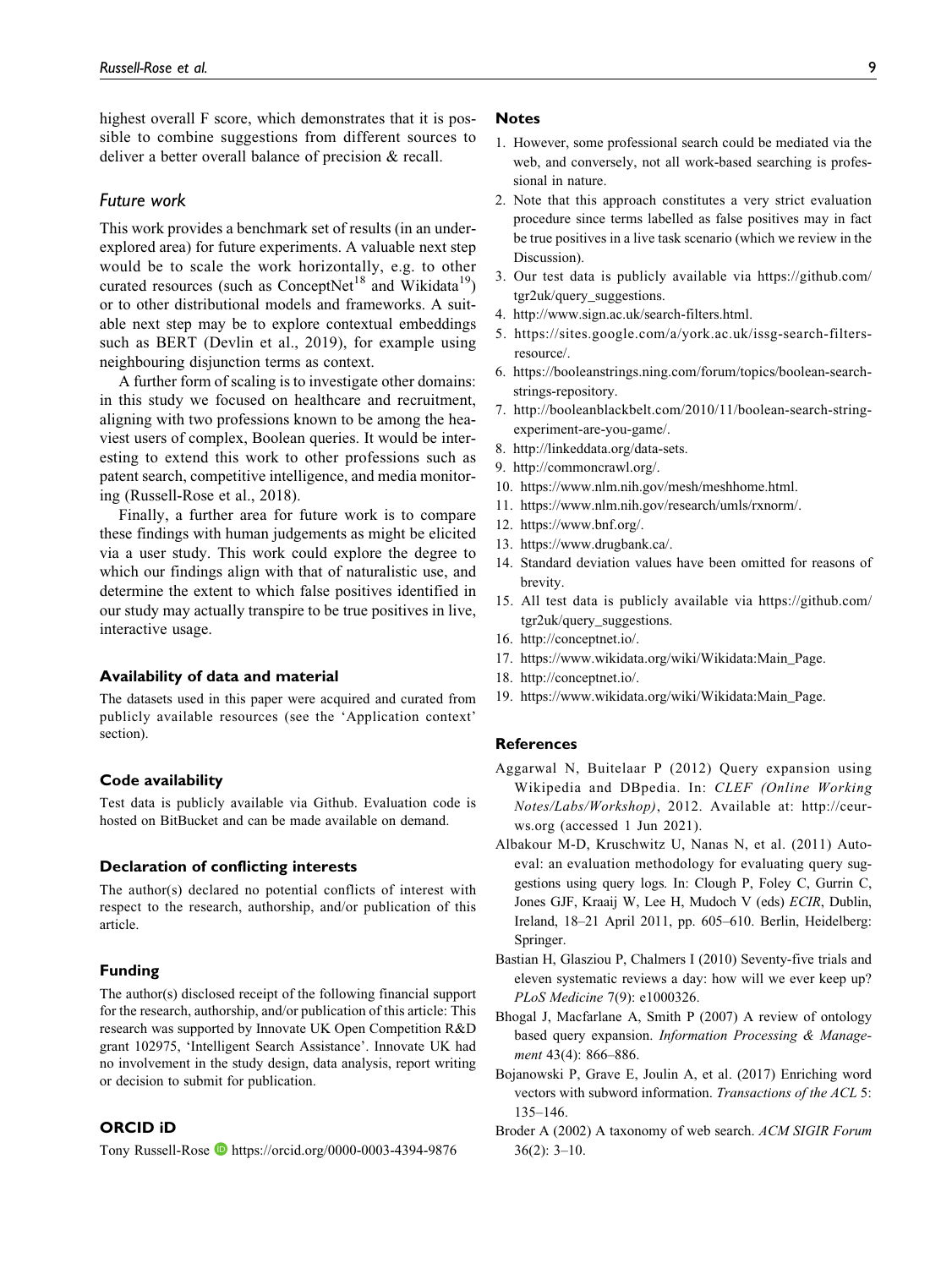- Bullers K, Howard AM, Hanson A, et al. (2018) It takes longer than you think: librarian time spent on systematic review tasks. Journal of the Medical Library Association: JMLA 106(2): 198–207.
- Chiu B, Crichton G, Korhonen A, et al. (2016) How to train good word embeddings for biomedical NLP. In: Cohen KB, Demner-Fushman D, Ananiadou S, Tsujii JI (eds) Proceedings of the 15th workshop on biomedical NLP, Stroudsburg, PA, USA, August 2016, pp. 166–174. ACL. DOI: 10.18653/ v1/W16-2922.
- Collobert R, Weston J, Bottou L, et al. (2011) Natural language processing (almost) from scratch. The Journal of Machine Learning Research 12: 2493–2537.
- Devlin J, Chang M, Lee K, et al. (2019) BERT: pre-training of deep bidirectional transformers for language understanding. In: Burstein J, Doran C, Solorio T (eds) Proceedings of NAACL, Minneapolis, MN, USA, June 2019, pp. 4171–4186. Association for Computational Linguistics.
- Diaz F, Mitra B, Craswell N (2016) Query expansion with locally-trained word embeddings. In: Knight K, Nenkova A, Rambow O (eds) Proceedings of the 54th annual meeting of the ACL, Berlin, Germany, 7 August 2016, pp. 367–377. ACL.
- Elsweiler D, Wilson ML, Harvey M (2012) Searching for fun: casual-leisure search. In: ECIR 2012 workshops, Barcelona, April 2012. CEUR.
- Gangemi A, Navigli R, Vidal M-E, et al. (eds) (2018) The Semantic Web. Lecture Notes in Computer Science. Cham: Springer.
- Gibbs A (2006) Heuristic Boolean Patent Search: Comparative Patent Search Quality/Cost Evaluation Super Boolean vs. Legacy Boolean Search Engines. Technical Report. PatentCafe.

Glanville J (2017) Glanville, personal communication.

- Goeuriot L, Kelly L, Suominen H, et al. (2017) CLEF 2017 eHealth evaluation lab overview. In: Mothe J, Savoy J, Kamps J, Pinel-Sauvagnat K, Jones G, San Juan E, Capellato L, Ferro N (eds) Experimental IR Meets Multilinguality, Multimodality, and Interaction. Cham: Springer, pp. 291–303.
- Griffon N, Chebil W, Rollin L, et al. (2012) Performance evaluation of Unified Medical Language System®'s synonyms expansion to query PubMed. BMC Medical Informatics and Decision Making 12: 12.
- Jurafsky D, Martin J (2020) Speech and Language Processing: An Introduction to Natural Language Processing, Computational Linguistics, and Speech Recognition. Third (draft). Hoboken, NJ: Prentice Hall.
- Koster CH, Oostdijk NH, Verberne S, et al. (2009) Challenges in professional search with Phasar. In: Aly R, Hauff C, den Hamer I, Hiemstra D, Huibers T, de Jong F (eds) Proceedings of the Dutch-Belgian information retrieval workshop, Enschede, Netherlands, 2009, pp. 101–102.
- Kruschwitz U, Lungley D, Albakour M, et al. (2013) Deriving query suggestions for site search. Journal of the American Society for Information Science and Technology 64(10): 1975–1994.
- Kumar A, Dandapat S, Chordia S (2020) Translating web search queries into natural language questions. ArXiv Preprint ArXiv: 2002.02631
- Kuzi S, Shtok A, Kurland O (2016) Query expansion using word embeddings. In: Bertino E, Crestani C, Mostafa J, Tang J, Si L, Zhou X (eds) Proceedings of CIKM '16, New York, USA, 24 October 2016, pp. 1929–1932. ACM. DOI: 10.1145/2983323. 2983876.
- Lin J (2019) The neural hype, justified! A recantation. SIGIR Forum 53(2): 88–93.
- Liu Y, Miao J, Zhang M, et al. (2011) How do users describe their information need: query recommendation based on snippet click model. Expert Systems with Applications 38(11): 13847–13856.
- Lupu M, Mayer K, Kando N, et al. (eds) (2011) Current Challenges in Patent Information Retrieval. The Information Retrieval Series. Berlin: Springer.
- Manning CD, Raghavan P, Schütze H (2008) Introduction to Information Retrieval. New York, NY: Cambridge University Press.
- Mikolov T, Chen K, Corrado G, et al. (2013a) Efficient estimation of word representations in vector space. arXiv preprint arXiv: 1301.3781.
- Mikolov T, Sutskever I, Chen K, et al. (2013b) Distributed representations of words and phrases and their compositionality. Advances in Neural Information Processing Systems 26: 3111.
- Mitra B, Craswell N (2018) An introduction to neural information retrieval. Foundations and Trends® in Information Retrieval 13(1): 1–126.
- Navigli R, Velardi P (2003) An analysis of ontology-based query expansion strategies. In: Lavrac N, Gamberger D, Todorovski L, Blockeel H, (eds) ECML, Cavtat-Dubrovnik, Croatia, 2003. ACM.
- Pennington J, Socher R, Manning C (2014) Glove: global vectors for word representation. In: Moschitti A, Pang B, Daelemans W (eds) Proceedings of the 2014 conference on empirical methods in natural language processing (EMNLP), Stroudsburg, PA, USA, 2014, pp. 1532–1543. Association for Computational Linguistics. DOI: 10.3115/v1/D14-1162.
- Rivas AR, Iglesias EL, Borrajo L (2014) Study of query expansion techniques and their application in the biomedical information retrieval. The Scientific World Journal 2014: 132158.
- Roy D, Paul D, Mitra M, et al. (2016) Using Word Embeddings for Automatic Query Expansion. Neu-IR '16, Pisa, Italy, 24 June 2016.
- Russell-Rose T, Chamberlain J (2016a) Real-world expertise retrieval: the information seeking behaviour of recruitment professionals. In: McDonald S, Tait J, (eds) Advances in Information Retrieval. LNCS. Cham: Springer, pp. 669–674. DOI: 10.1007/978-3-319-30671-1\_51.
- Russell-Rose T, Chamberlain J (2016b) Searching for talent: the information retrieval challenges of recruitment professionals. Business Information Review 33(1): 40–48.